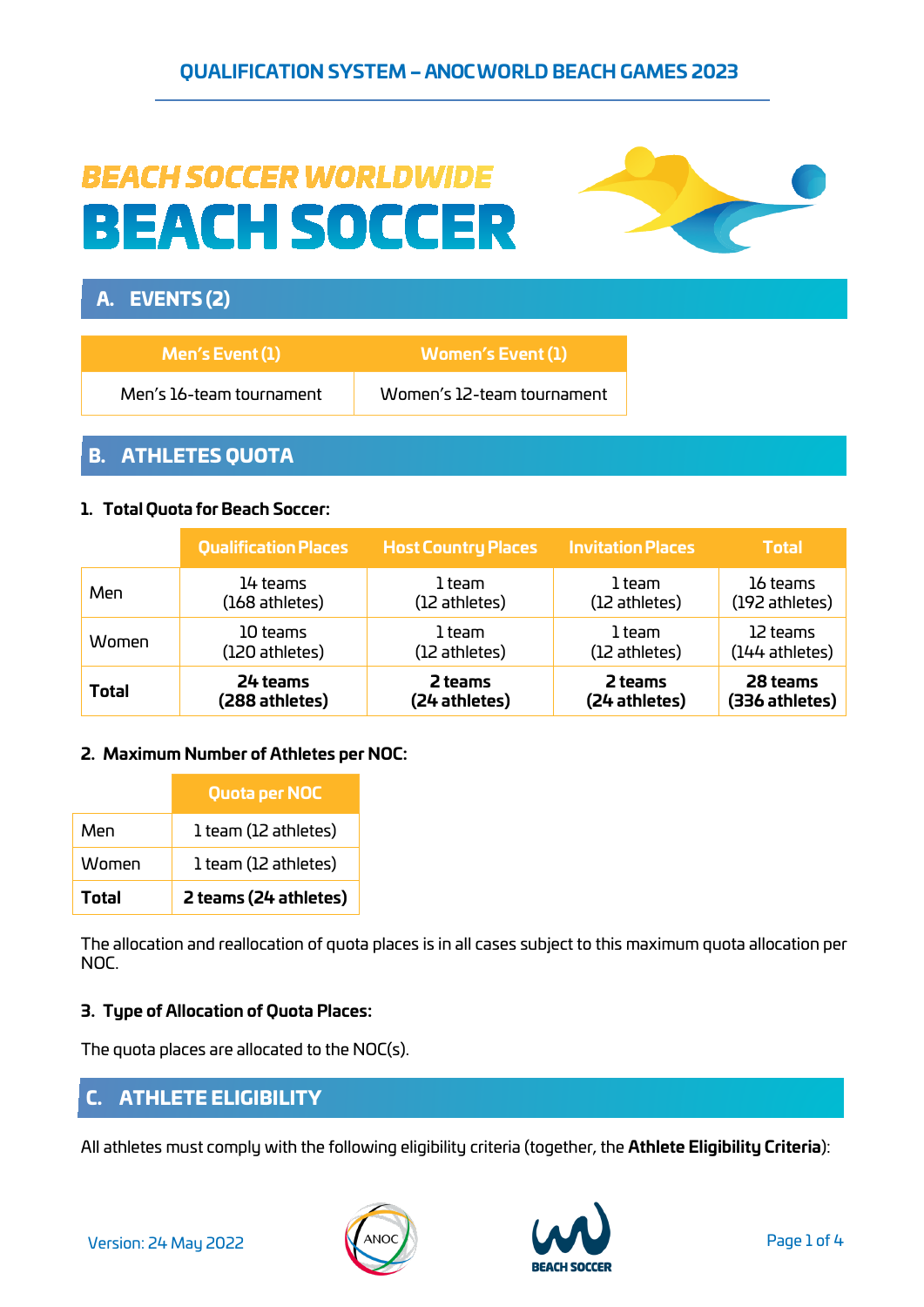#### **1. ANOC Eligibility Criteria**

All athletes must respect and comply with the provisions of the **ANOC World [Beach Games Regulations](https://www.anocolympic.org/wp-content/uploads/2021/09/AWBGRegulations-1.pdf)** ("AWBG Regulations") currently in force, including but not limited to, Section IV, Rule 3 (Nationality of Competitors) and Section XI (World Anti-Doping Code and the Olympic Movement Code on the Prevention of Manipulation of Competitions).

Only those athletes who respect and comply with the AWBG Regulations, the World Anti-Doping Code and the Olympic Movement Code on the Prevention of Manipulation of Competitions, including the conditions of participation established by ANOC, plus the rules of the respective IF, may participate in the ANOC World Beach Games 2023.

Note: Section IV, Rule 1, of the AWBG Regulations provides that with regard to athlete eligibility in the case of conflict between the AWBG Regulations and the rules of the International Federation, the AWBG Regulations prevail.

## D. QUALIFICATION PATHWAY

#### **1. Qualification Places:**

| <b>Number of Quota</b><br><b>Places</b> |                                                                                                                                                                                                                                                                                       | <b>Qualification Pathway</b> |                    |
|-----------------------------------------|---------------------------------------------------------------------------------------------------------------------------------------------------------------------------------------------------------------------------------------------------------------------------------------|------------------------------|--------------------|
| <b>D.1.1</b>                            | <b>Continental Tournaments</b>                                                                                                                                                                                                                                                        |                              |                    |
| 14 teams (168 Men)                      | The highest ranked teams in each of the five (5) Continental Qualification                                                                                                                                                                                                            |                              |                    |
| 10 teams (120 Women)                    | Tournaments will each obtain quota places for their NOCs according to the<br>following distribution:                                                                                                                                                                                  |                              |                    |
|                                         | <b>Continental Confederation</b>                                                                                                                                                                                                                                                      | Men Quota Places             | Women Quota Places |
|                                         | <b>CONCACAF</b>                                                                                                                                                                                                                                                                       | 2                            | 2                  |
|                                         | <b>AFC</b>                                                                                                                                                                                                                                                                            | $\overline{2}$               |                    |
|                                         | <b>OFC</b>                                                                                                                                                                                                                                                                            |                              |                    |
|                                         | <b>CAF</b>                                                                                                                                                                                                                                                                            | 2                            |                    |
|                                         | <b>CONMEBOL</b>                                                                                                                                                                                                                                                                       | $\overline{3}$               | $\overline{2}$     |
|                                         | <b>UEFA</b>                                                                                                                                                                                                                                                                           | 5                            | 4                  |
|                                         | Should a Continental Championship not been held between 1 July 2022 and<br>2 July 2023, then the quota place will be allocated to the highest ranked<br>teams on the Beach Soccer World Ranking as of 1 July 2023 of that<br>respective Continental Confederation, not yet qualified. |                              |                    |

#### **2. Host Country Places:**

| <b>Number of Quota</b><br><b>Places</b> | <b>Qualification Pathway</b>                                                                                                                                                                                                             |
|-----------------------------------------|------------------------------------------------------------------------------------------------------------------------------------------------------------------------------------------------------------------------------------------|
| D.2.1<br>$\vert$ 1 team (12 Men)        | The Host Country is quaranteed one (1) quota place per gender if the host<br>country has not previously qualified as outlined in section D, paragraph 1<br>and provided the NOC's athletes comply with the eligibility criteria outlined |
| 1 team (12 Women)                       | in section C.                                                                                                                                                                                                                            |



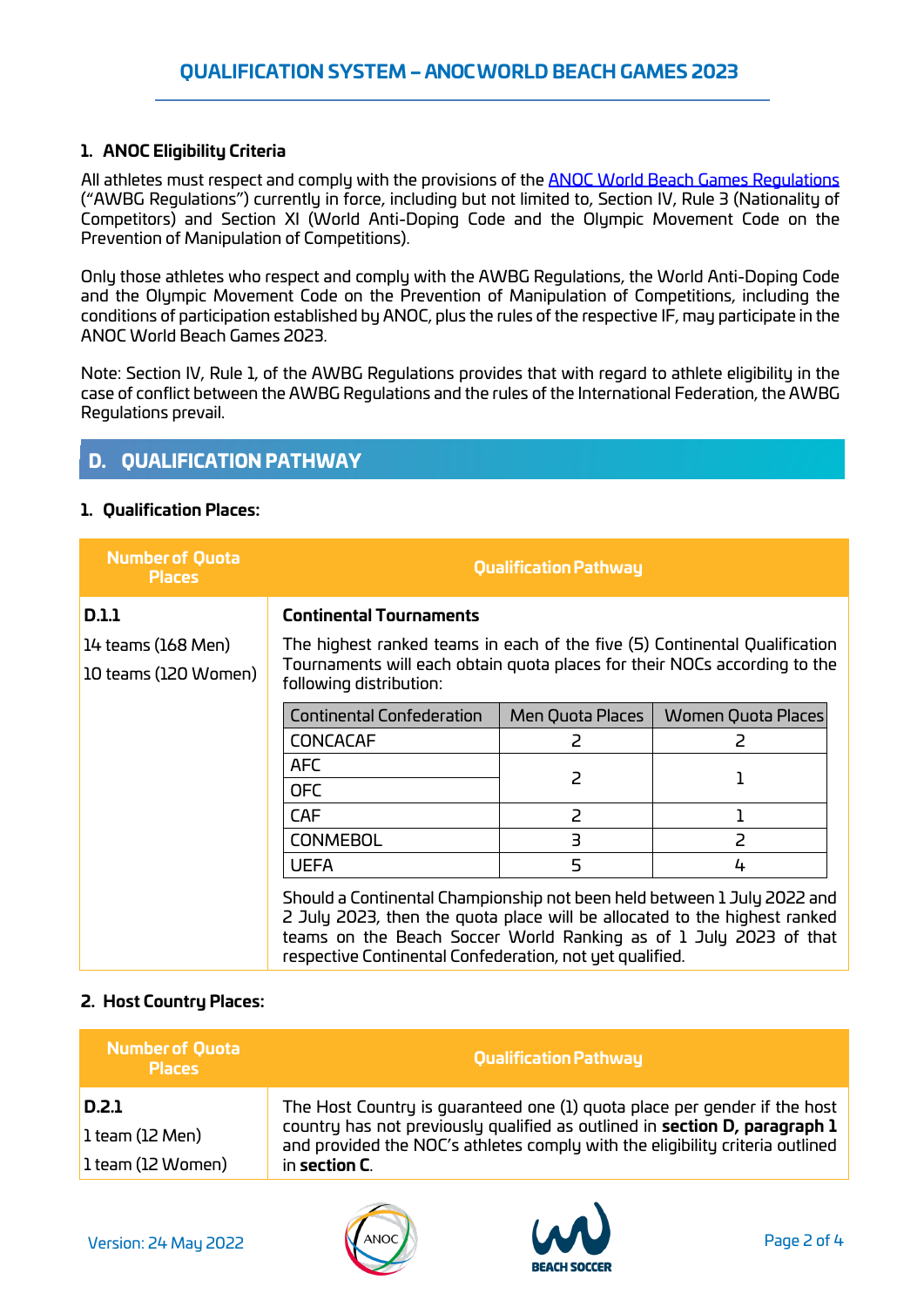#### **3. Invitation Places:**

| <b>Number of Quota</b><br><b>Places</b>       | <b>Qualification Pathway</b>                                                                                                                                                                                                                                                                                                                                                                                                                    |
|-----------------------------------------------|-------------------------------------------------------------------------------------------------------------------------------------------------------------------------------------------------------------------------------------------------------------------------------------------------------------------------------------------------------------------------------------------------------------------------------------------------|
| D.3.1<br>1 team (12 Men)<br>1 team (12 Women) | One (1) quota place per gender will be made available as invitation places to<br>eligible NOCs to participate at the ANOC World Beach Games 2023 that have<br>not previously qualified as outlined in section D, paragraph 1 and provided<br>the NOC's athletes comply with the eligibility criteria outlined in section C.                                                                                                                     |
|                                               | By 2 July 2023, Beach Soccer Worldwide (BSWW) will propose to ANOC to<br>invite eligible NOCs. The invitation places will be communicated by ANOC in<br>conjunction with BSWW to the relevant NOCs by the end of the qualification<br>period. The deadline for NOCs to accept the invitation is 6 July 2023.                                                                                                                                    |
|                                               | The allocation of invitation places is in the absolute discretion of the<br>Invitation Commission provided the invited athletes comply with the<br>eligibility criteria outlined in section C. If the Invitation Commission are not<br>able to allocate an Invitation Place, it will be reallocated to the next highest<br>ranked NOC on the Beach Soccer World Ranking as of 1 July 2023, not yet<br>qualified, irrespective of the continent. |

## E. CONFIRMATION PROCESS FOR QUOTA PLACES

Following each qualification tournament, ANOC and Beach Soccer Worldwide (BSWW) will publish the results on its websites. ANOC, in conjunction with BSWW, will inform the respective NOCs of their allocated quota places within one (1) day of the end of the qualification period. ANOC and BSWW reserve the right to already inform the NOCs of their allocated quota places after each qualification tournament.

The NOCs will then have three (3) days to confirm in writing with ANOC and BSWW if they wish to use these quota places, as detailed in **section G**. If a confirmation is not provided by the deadline, the quota places obtained will be reallocated as per the procedure indicated in **section F**.

The quotas for the host country places must be confirmed in writing with ANOC and BSWW by 2 July 2023. If the confirmation is not provided by the deadline, then the quota place(s) will be reallocated as per the procedure indicated in **section F**.

# F. REALLOCATION OF UNUSED QUOTA PLACES

#### **1. Reallocation of unused Qualification Places:**

If an allocated quota place is not confirmed by the NOC by the quota place confirmation deadline or is declined by the NOC, then the quota place will be reallocated to the next highest ranked NOC, not yet qualified, of the relevant Continental Tournament if taken place. Should a Continental Tournament not been held between 1 July 2022 and 2 July 2023, then the quota place will be reallocated to the next highest ranked NOC on the Beach Soccer World Ranking as of 1 July 2023 of that respective Continental Confederation, not yet qualified.

Should quota places be still available thereafter, then the quota places will be allocated to the next highest ranked NOC on the Beach Soccer World Ranking as of 1 July 2023, not yet qualified, irrespective of the continent.